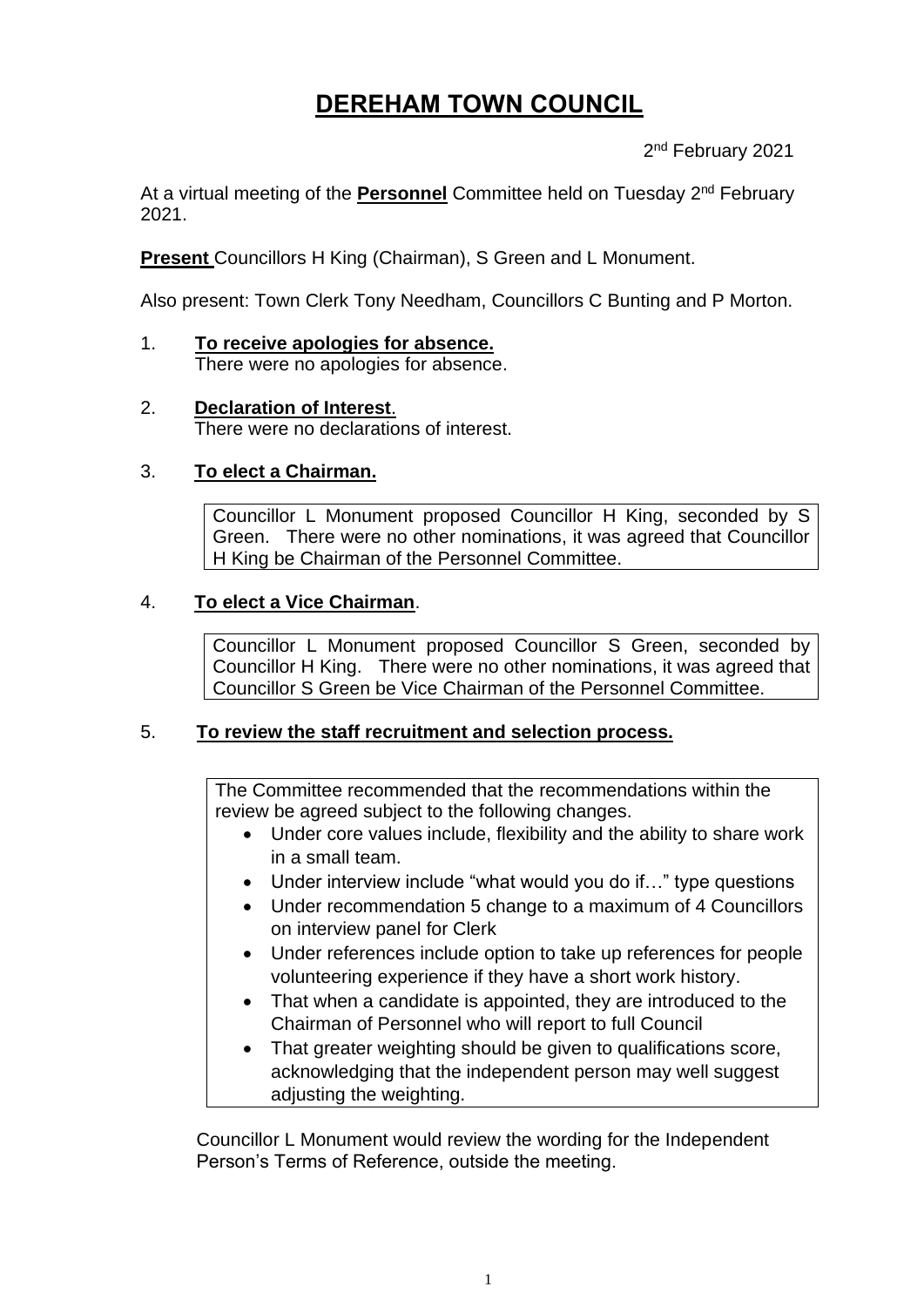### 6. **To review the person specification for the vacant admin post.**

The committee reviewed the person specification and were happy with the amendments, and asked that numeracy be included as a core skill.

## 7. **To discuss recruitment timetable.**

The committee discussed the problems of recruiting, inducting and training new recruits during lockdown and while there is a COVID risk.

The committee requested that the Clerk give some thought to the possibility of recruiting and training new staff while there are COVID restrictions in place. If it was not possible to start the recruitment process before the beginning of March, to bring a report updating the Council of the situation to the March full Council meeting.

## 8. **Exclusion of Press & Public**

Proposed by Councillor H King, seconded by Councillor L Monument it was agreed to pass a resolution to exclude the Press and Public from the meeting on the grounds that the Business to be transacted is confidential and publicity would be prejudicial to the public interest.

#### 9. **Verbal update on current staffing matters.**

The committee were given an update on particular staff matters.

#### 10. **To consider policy on appraisal questions**.

The Committee recommended that as part of the annual staff appraisal process all staff are asked about their work plans in the short-, mediumand long-terms and how they view their contribution to the organisation. This would allow managers to plan and assess staff training needs.

#### 11. **To consider making temporary admin officer permanent.**

The Committee recommended that the current admin officer employed on a temporary contract since July be made permanent.

#### 12. **To consider staff breaks.**

On considering the working conditions and environment for the outside staff.

The Committee recommended that outside staff are to be offered a 15 minute break during the work day. If a member of staff requires additional breaks due to health or disability, that this would be considered on a case-by-case basis.

#### 13. **To consider the administration of awarding increments.**

On reviewing the current practice of awarding annual increments.

The Committee recommended that:

Where the Clerk feels that performance has excelled and an additional increment is merited, a report is presented to the Chairman of Personnel and the Mayor, before the decision is made.